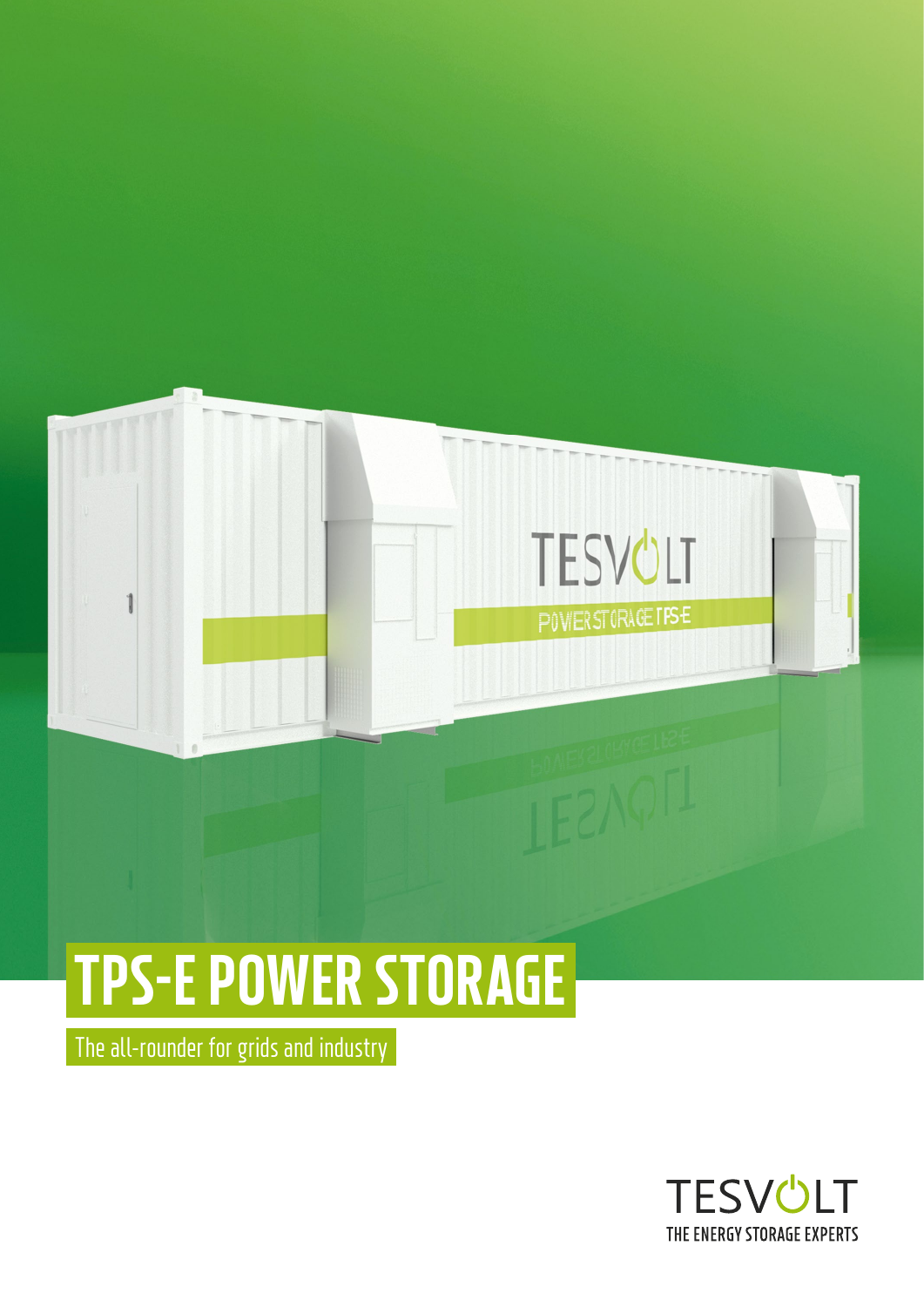### APPLICATIONS\*

#### **• Diesel hybrid optimisation:**

Diesel hybrid systems can be optimised for consumption with this system.

### **• Off-grid power supply:**

Create your own power grid, for example in combination with a photovoltaic system.

- **Peak shaving:** Cap your consumption peaks and save money thanks to lower output use.
- **Self-consumption optimisation:** Use more of the power you have generated.
- **Grid system services:** Manage frequency, effective and reactive power and balance grid fluctuations.
- **Ancillary services:** Energy services to back up the utility grid, e.g. primary operating reserve, secondary operating reserve and tertiary control.

### MAXIMUM SAFETY

Prismatic battery cells are incredibly durable, safe and powerful, particularly in comparison to round cells. TESVOLT uses Samsung SDI cells and offers a 10-year performance guarantee on the battery modules.

## LONG LIFESPAN

The lifespan of a battery has a huge impact on its economic efficiency. Our storage system features outstanding performance: all components are designed to last 8,000 cycles or offer a 30-year lifespan.

## TESVÜLT **POWERSTORAGE TPSE**

 $\mathbf{r}$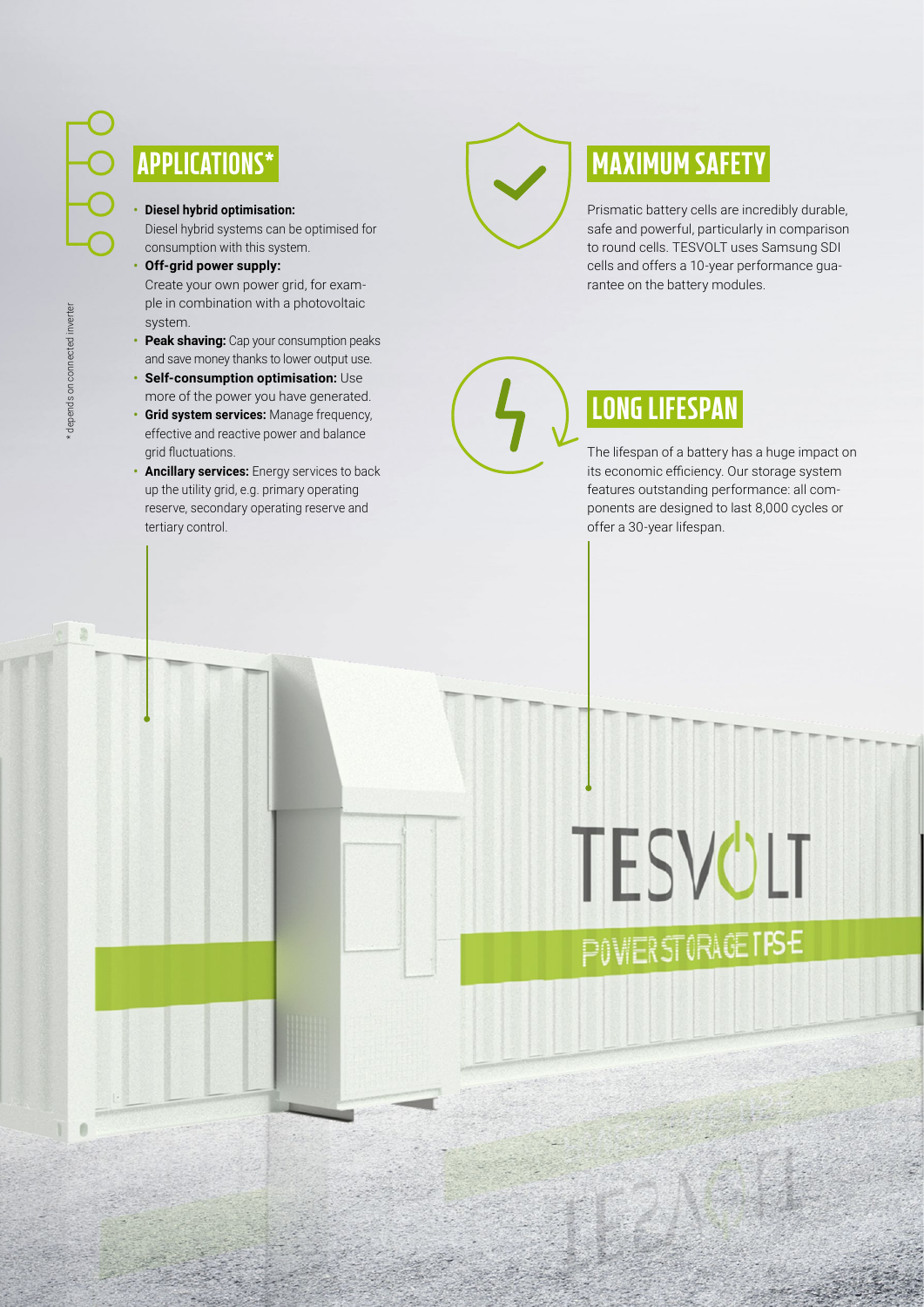## A POWERHOUSE FOR ALL PURPOSES

\*The graphics shown may differ from the actual structure.



The TPS-E storage system has a fully modular design from the battery modules to the container, so it can be flexibly adapted and is also extremely efficient thanks to its long lifetime.

### **Our battery storage systems can be optimally adapted to suit every application.**

Whether it's used to optimise self-consumption or shave peak loads, connected to the electricity grid or used off-grid to optimise diesel hybrid systems, whether it's used in the desert or the polar circle, with the TESVOLT TPS-E, TESVOLT offers a technical storage system solution to suit every application. Its advanced, cost-optimised design ensures unbeatable cost efficiency without compromising on quality and performance. It is extremely robust and well suited to even the toughest of tasks. High-quality battery cells from the automotive industry and innovative technologies such as the DynamiX Battery Optimizer make the TESVOLT TPS-E storage system one of the most durable products on the market.

### **ECO COOLING SYSTEM**

- Keeps noise at a sustainably low level
- Reduces operating costs

### **DYNAMIX BATTERY OPTIMIZER**

- Brand-new dynamic balancing system
- No dead times balancing takes place at the same time as storage system charging and discharging
- Enhanced efficiency and lower operating costs than comparable systems

### **OTHER BENEFITS**

- Can be used up to a rated voltage of 1,300 V DC
- Black-start capable
- 100 % DoD
- Master/slave systems have a high level of resilience against failure
- More economical thanks to more power per cubic metre
- Remote maintenance possible
- Three different container sizes available (20, 40 or 45 ft)